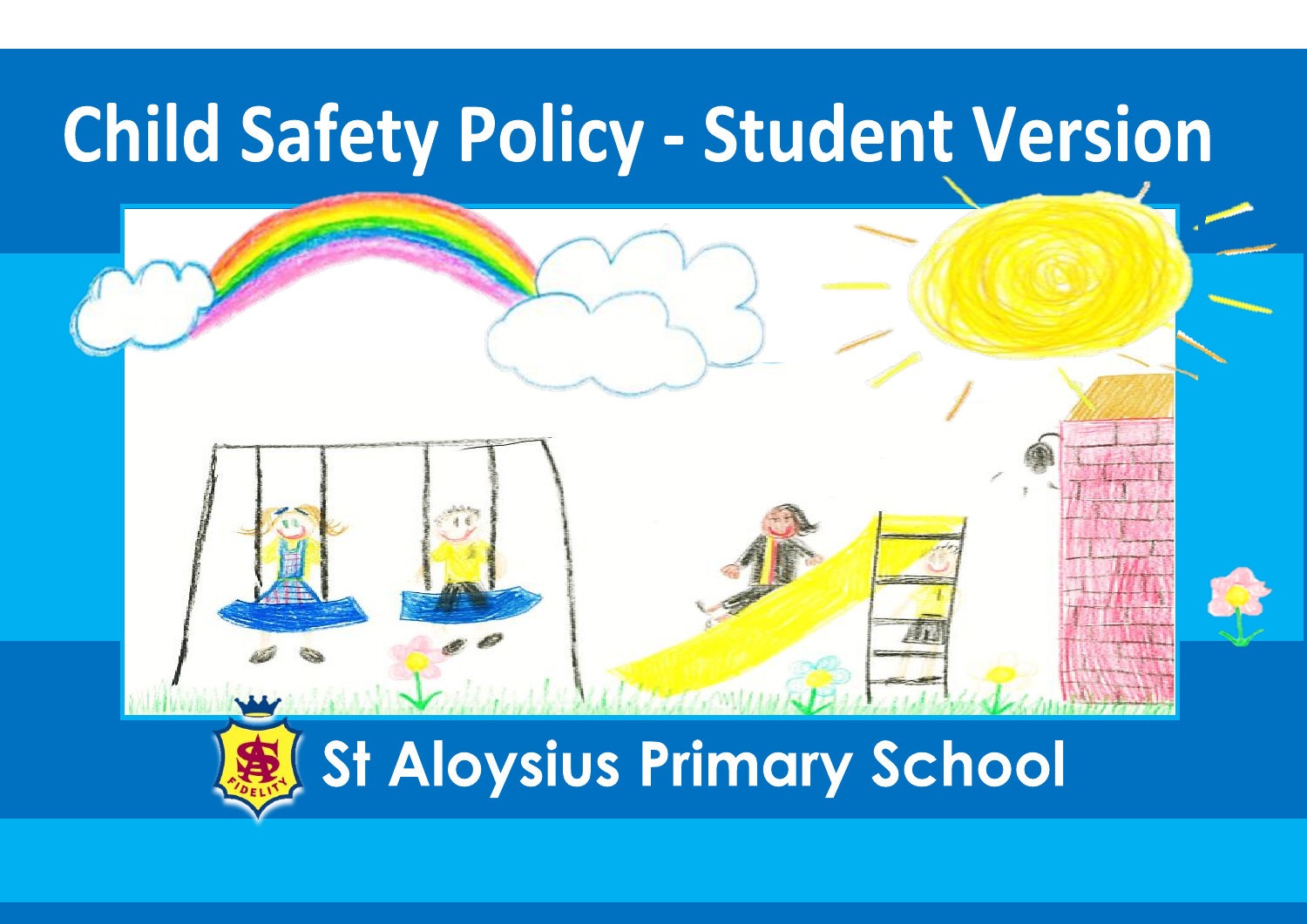## Child Safety

Everyone has the right to be safe and be protected from unsafe behaviours. No one should behave in a way that makes you feel unsafe or afraid, including anyone in your family anyone at your school or in the community.



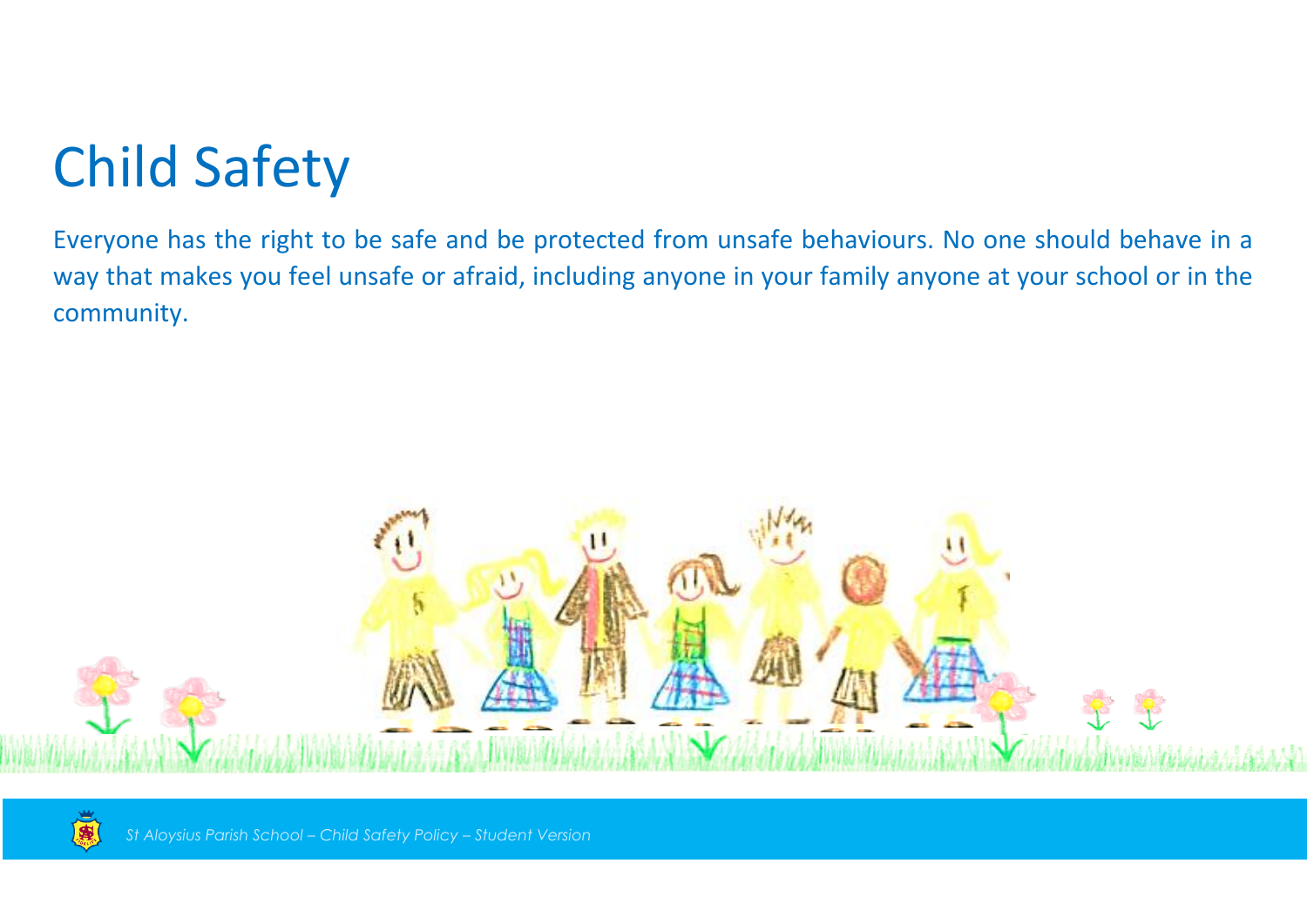#### Introduction

St Aloysius School will help to keep children safe. Our school looks after all students in all grades, students with different beliefs and different backgrounds. The school has many ways to keep us safe from harm.

#### Purpose

The staff at St. Aloysius School have committed to keeping children safe. This means that children at our school can feel safe. All staff have been trained to help.

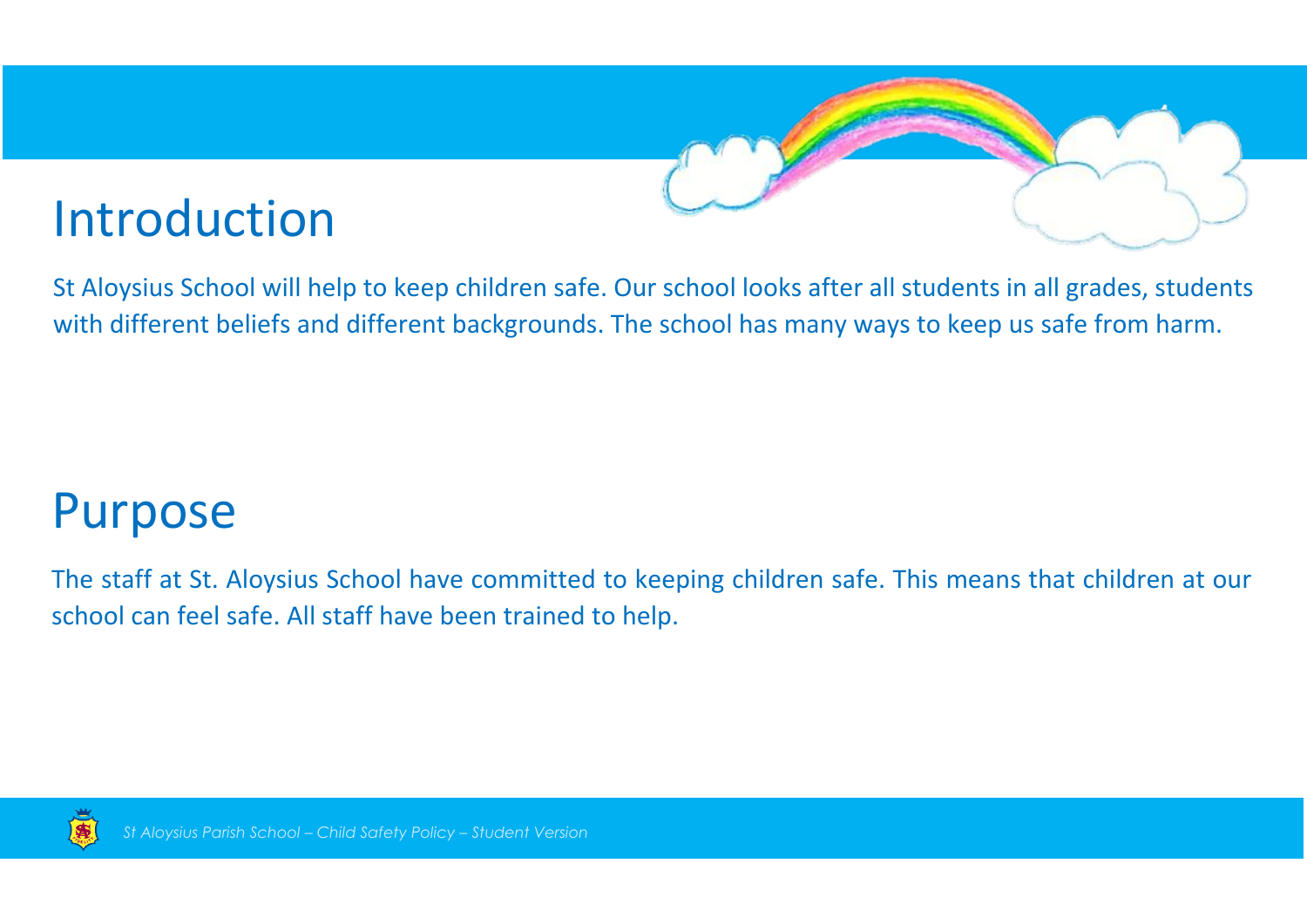#### Commitment to Child Safety

All students at St Aloysius School have the right to feel safe. The school tolerates no bullying or any kind of unsafe behaviour.

#### Risk Management

St Aloysius School knows that it is important to keep our school safe. The school looks for things that might be unsafe and then if there are any concerns the school will fix them.

We should always tell someone if we see a risk.

#### Code of Conduct

St Aloysius School makes sure there is a Code of Conduct for all school staff, parent helpers, other volunteers and workers that clearly outlines the behaviour that they need to show. This Code of Conduct is available on the school website and in the office.



*St Aloysius Parish School – Child Safety Policy – Student Version*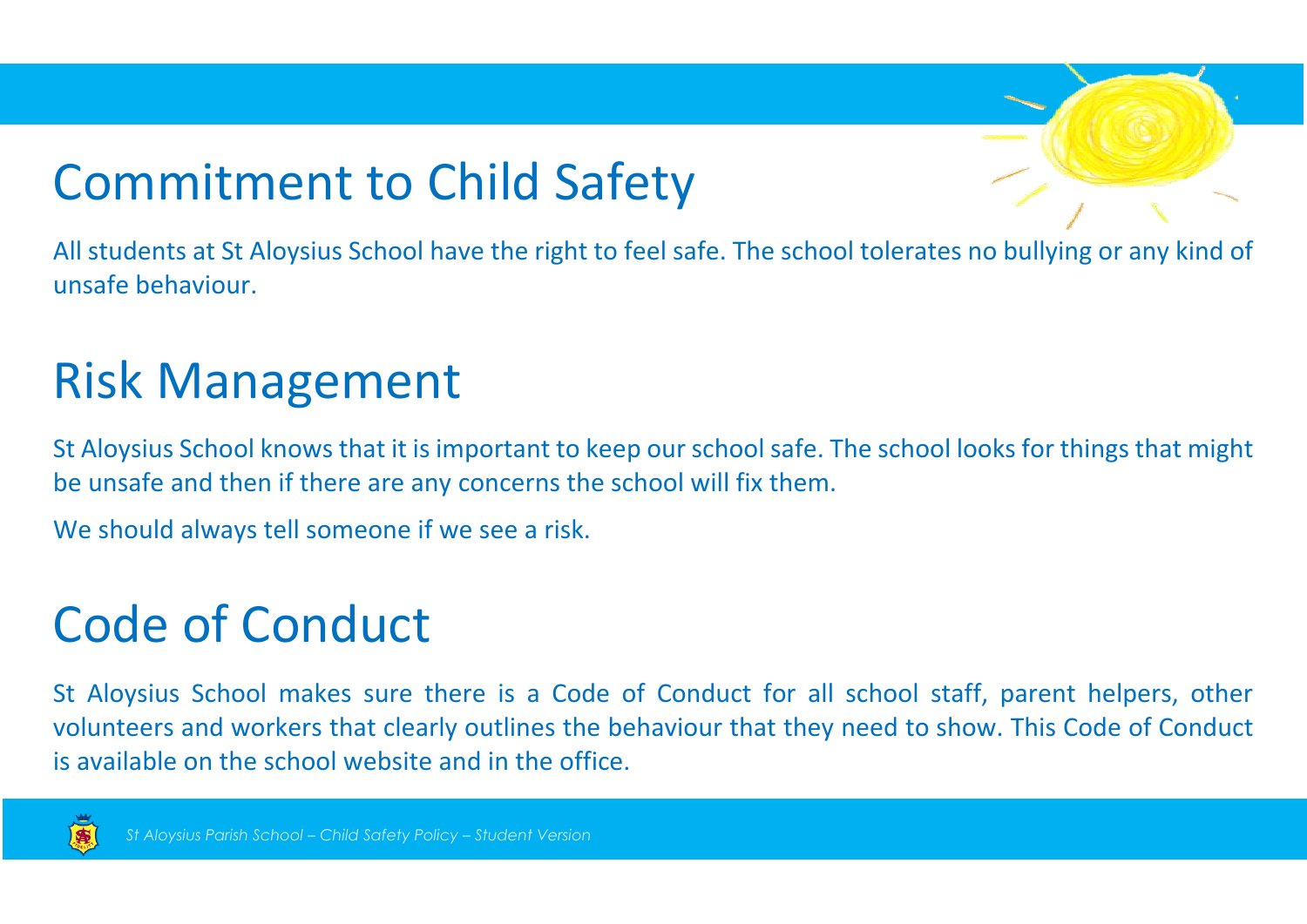### Employing staff and staff training

Before employing staff and helpers, St Aloysius, school leaders check background information to see if a person is suitable to work with children. Some of the things the school does to make sure they are suitable for our school are:

- Check to see if there is a criminal record
- Find out what they did for their last job and talk to the people that they worked with.
- Check that they have a current Working With Children Check
- Ensure that they read and sign the school's Child Safety Code of Conduct
- Make sure they are nice to children
- Make sure they follow the rules
- Give them a trial time to see what they are like
- Once they have settled into St. Aloysius School they will get more information and training about child safety



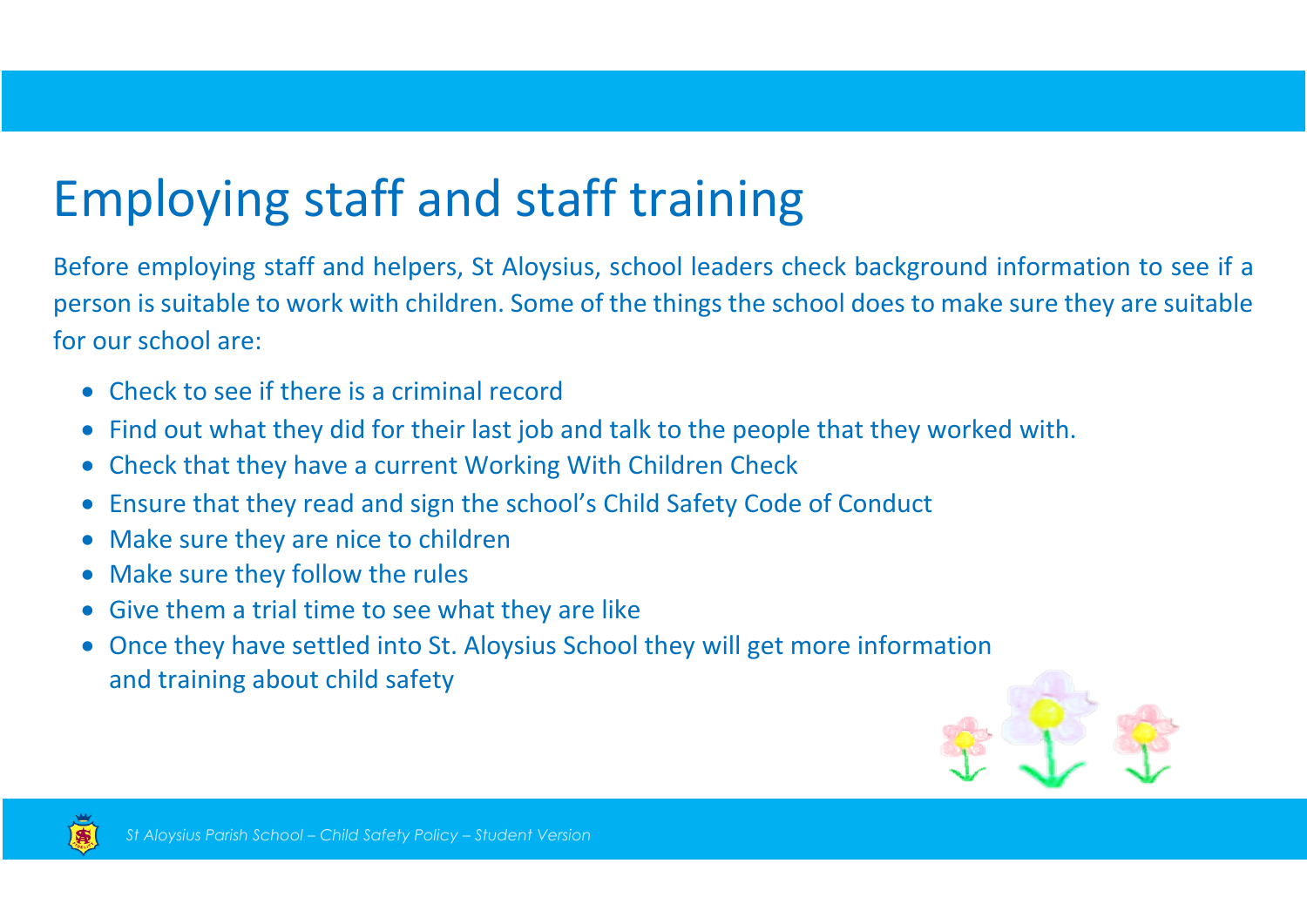#### Inclusion and Empowerment for all Students and Young People.

All staff at St Aloysius School help children to understand that they have a right to feel safe and secure.

The Senior Student Leaders play an important role in making sure that we all know that we all have rights including the right to be safe. Classroom activities help us understand our rights.

There are displays and posters in the school informing us what we can do if we feel unsafe.

Students at St Aloysius' School can speak up if they feel unsafe. Peer Mediators are one way students keep each other safe. If you feel unsafe at school you can talk to a staff member at school that you feel comfortable speaking with. You can also tell a parent.